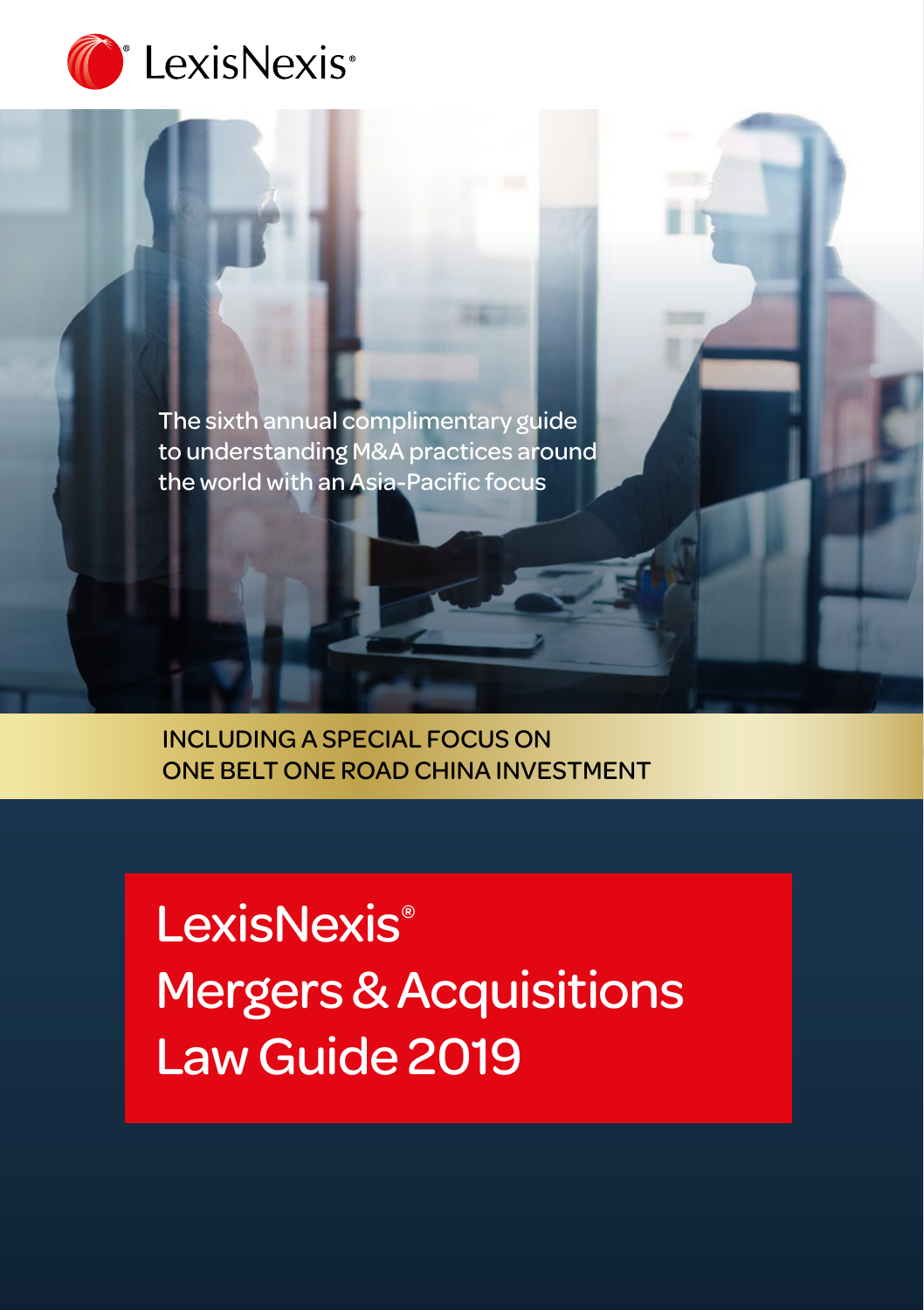## Jurisdiction: Switzerland Firm: Wenger Plattner

Authors: Dr. Oliver Künzler, Dr. Marc Nater, Dr. Martina Braun and Eva Schott

#### 1. What are the key laws and regulations that govern mergers and acquisitions in your jurisdiction? . . . . . . . . . . . . . . . . . .

Transactions with respect to privately held companies are mostly structured as a share deal, an asset deal or a merger (transferring one company's assets to another pre-existing company or transferring two companies' assets into a new company). There is no specific statute governing the acquisition of a company whose shares are not listed on a stock exchange. Instead, the following rules apply:

- a. general rules on the sale of goods as set forth in articles 184 et seq. of the Swiss Code of Obligations of 30 March 1911, as amended ('CO');
- b. mergers and de-mergers of entities as well as transfers of assets and changes of legal forms are governed by the Swiss Federal Act on Mergers, Demergers, Transformations and Transfers of Assets of 3 October 2003, as amended ('MA').

In the case of public (i.e. listed) companies, in particular the following laws and regulations apply with regard to a public takeover offer:

- a. Swiss Federal Act on Financial Market Infrastructures and Market Conduct in Securities and Derivatives Trading of 19 June 2015, as amended ('FMIA');
- b. Ordinance on Financial Market Infrastructures and Market Conduct in Securities and Derivatives Trading of 25 November 2015, as amended ('FMIO');
- c. Ordinance of the Swiss Financial Market Supervisory Authority ('FINMA') on

#### WENGERPLATTNER ATTORNEYS AT LAW

Financial Market Infrastructures and Market Conduct in Securities and Derivatives Trading of 3 December 2015, as amended;

- d. Ordinance of the Takeover Board on Public Takeover Offers of 21 August 2008, as amended;
- e. Regulation of the Swiss Takeover Board of 21 August 2008, as amended; and
- f. Listing Rules of the SIX Swiss Exchange, the main stock exchange in Switzerland, regarding disclosure requirements in relation to price-sensitive information and the listing and de-listing of shares.

Although the public takeover offer is the most common form of a change of control with regard to public companies, a takeover of a public company can also be performed by way of a statutory merger under the MA. As statutory mergers involving public companies are very rare in Switzerland, these are not further dealt with in this article.

Also, the Swiss Federal Act on Cartels and Other Restraints of Competition of 6 October 1995, the Swiss Federal Act on Acquisition of Real Property by Foreigners of 16 December 1983, as amended, and special sector-related rules in regulated industries apply in the context of Swiss merger and acquisition transactions (see question 4).

# 2. What are the government regulators and agencies that play key roles in mergers and acquisitions?

The following regulators and agencies play key roles in merger and acquisition transactions: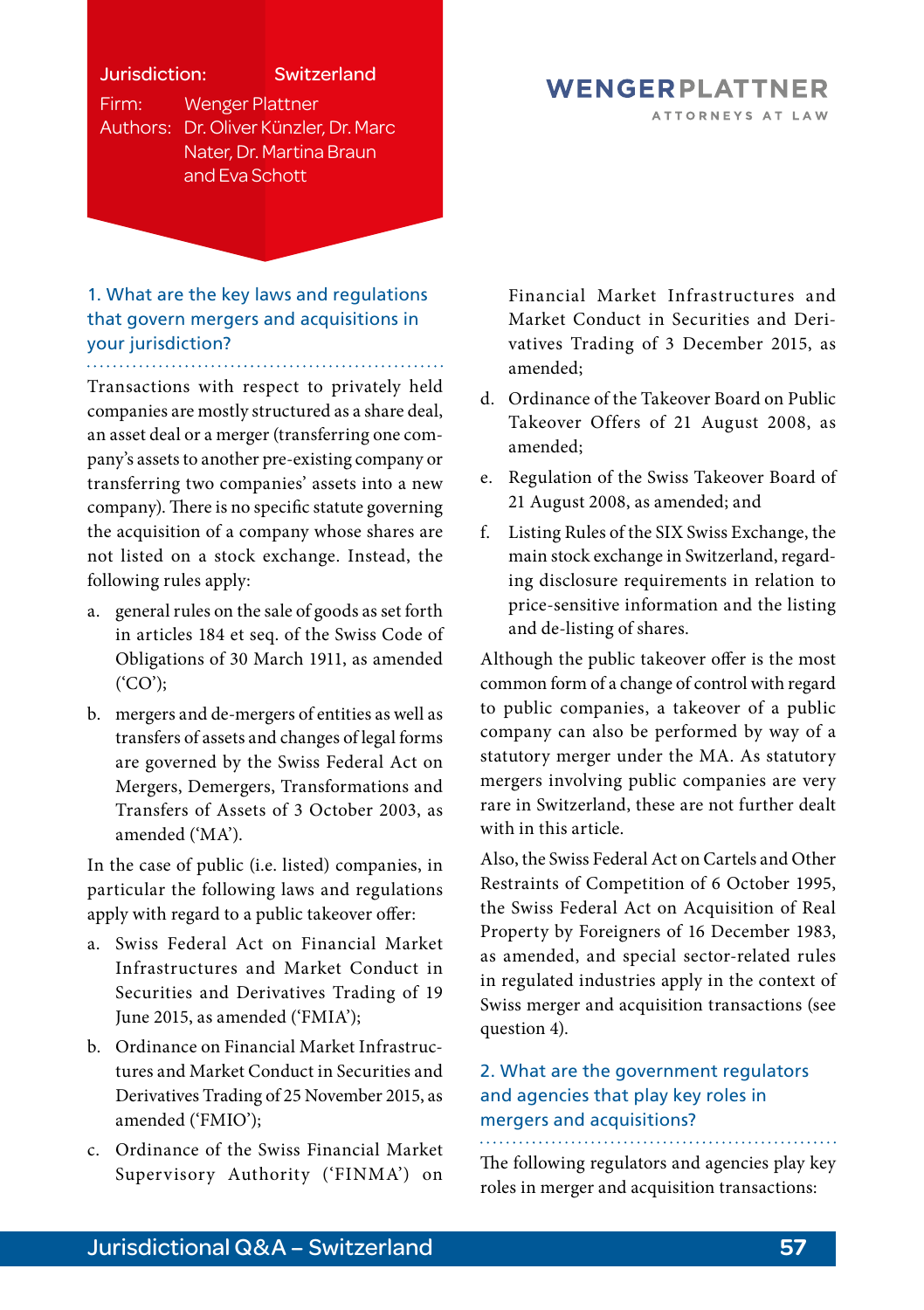- a. the Takeover Board [\(www.takeover.ch\)](http://www.takeover.ch) is the regulator for takeover offers regarding public companies in Switzerland. It can issue binding orders which can be challenged before the FINMA. The decisions of the FINMA can be appealed to the Swiss Federal Administrative Court;
- b. the FINMA [\(www.finma.ch](http://www.finma.ch)) is Switzerland's independent financial market regulator. Its mandate is to supervise banks, insurance companies, exchanges, securities dealers, collective investment schemes, and their asset managers and fund management companies. It also regulates distributors and insurance intermediaries. The FINMA is responsible for ensuring that Switzerland's financial market functions effectively. Also, the FINMA is the supervisory authority of the Takeover Board;
- c. the Federal Competition Commission [\(www.weko.ch\)](http://www.weko.ch) is the regulator for merger control matters in Switzerland. Its tasks include combatting harmful cartels, monitoring dominant companies for signs of anti-competitive conduct and preventing the imposition of restraints of competition by the state.

The decisions of the Takeover Board and the FINMA, as well as most offer documents, are available at [www.takeover.ch.](http://www.takeover.ch)

## 3. Are hostile bids permitted? If so, are they common in your jurisdiction?

Hostile bids are permitted in Switzerland. The FMIA regulates both friendly offers (i.e. the offer is supported by the target's board of directors) and hostile bids (i.e. the offer is not supported by the target's board of directors). There is no obligation to notify any authority, including the Takeover Board, or the target's board of directors before announcing the offer to the public. Although most takeovers are friendly, the number of hostile bids has increased in Switzerland in recent years. Between 1998 and mid-2010, out of 128 public offers, 113

were recommended and 15 were hostile bids. Nevertheless, in 2016, out of six public bids and in 2017, out of four public bids, no hostile bid was submitted.

## 4. What laws may restrict or regulate certain takeovers and mergers, if any? (For example, anti-monopoly or national security legislation).

a. Swiss Federal Act on Cartels and Other Restraints of Competition of 6 October 1995 ('Cartel Act'):

 Under the Cartel Act, the Competition Commission must be notified of any concentrations of undertakings (including mergers, acquisitions of control and joint ventures), provided that in the business year preceding the concentration, the undertakings concerned together reported:

- i. an aggregate worldwide turnover of at least CHF 2 billion or an aggregated turnover in Switzerland of at least CHF 500 million; and
- ii. at least two of the undertakings concerned reported an individual turnover in Switzerland of at least CHF 100 million.

 Irrespective of the above conditions, it is mandatory to notify a planned concentration to the Competition Commission if the following two conditions cumulatively apply:

- i. one of the undertakings involved in the planned concentration has been held to be dominant in a market in Switzerland in a final and non-appealable decision under the Cartel Act; and
- ii. the concentration concerns either that market or an adjacent market, or a market upstream or downstream thereof.
- b. Swiss Federal Act on Acquisition of Real Property by Foreigners of 16 December 1983, as amended (Lex Koller):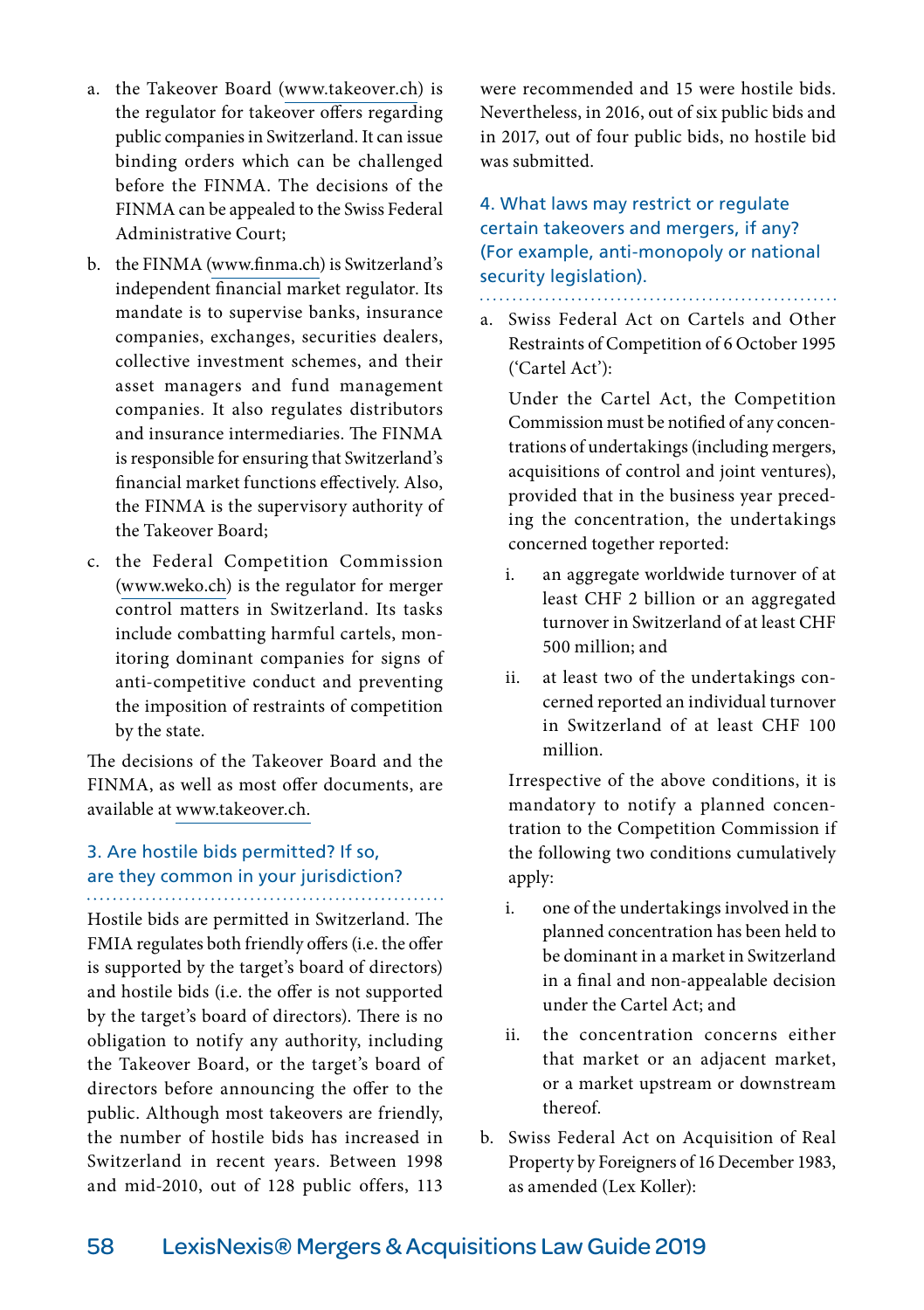

# Dr. Oliver Künzler **Partner, Wenger Plattner**

Oliver Künzler is a partner in the Business Group Corporate and Commercial. He deals primarily with international and national M&A transactions, restructurings and reorganisations, private equity and venture capital transactions and financings. He also advises shareholders and companies on all aspects of contract, commercial and corporate law.

He further specialises in advising small and medium-sized enterprises, particularly with respect to business succession and structuring.

Oliver Künzler regularly publishes and speaks on topics of contract, commercial and corporate law. He is active in several national and international professional organisations and serves as an expert on business succession.

Professional qualifications. Lic.iur., University of Zurich, Switzerland, 2002; admitted to the Bar in Switzerland, 2004; Dr.iur., University of Zurich, 2006.

Areas of practice. Corporate and commercial; banking and finance; insolvency and restructuring; life sciences and health law; tax. Languages. German, English, French, Italian.

Professional associations/memberships. Zurich Bar Association (ZAV); Swiss Bar Association (SBA); International Bar Association (IBA); SMB next (KMU next).

Moreover, according to the Lex Koller, the acquisition of certain real estate by foreign individuals, or companies that are controlled by such persons, is restricted and may require prior approval by the relevant cantonal authority where the real estate is located (see question 15).

c. Special Regulations for Particular Sectors:

 Special regulations have to be taken into account in connection with the acquisition of the business of a regulated industry (e.g. financial institutions as well as entities in the media, telecommunications, pharmaceuticals or transport sector). For example, new qualified shareholders of a regulated financial institution (including a bank, securities dealer, insurance company, fund management company etc.) have to be notified to, and approved by, the FINMA.

## 5. What documentation is required to implement these transactions?

For the sale of a privately held company, the key

document is the transaction agreement: depending on the type of the transaction, this would be a share purchase agreement, an asset purchase agreement or a merger agreement.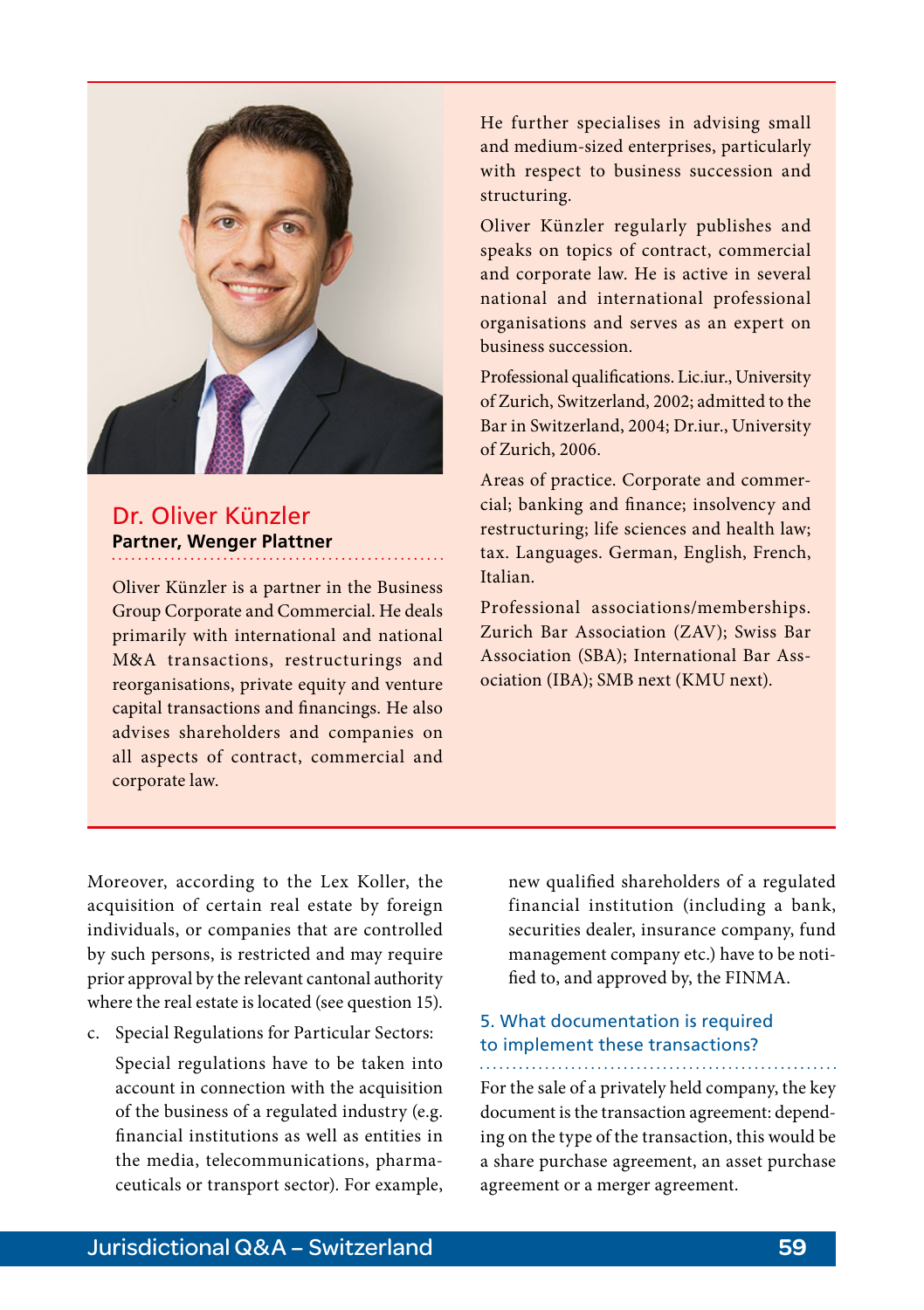If listed companies are involved as targets, a transaction can be structured as:

- a. a tender offer for cash;
- b. an exchange offer for securities; or
- c. a combination thereof.

Before the buyer/offeror is granted access to the due diligence materials, pre-agreements such as a confidentiality agreement, a stand-still agreement and a letter of intent are normally executed. These documents set out the transaction process and mostly include provisions regarding exclusivity, confidentiality and break-up fees.

In most cases, public offers start with a preliminary announcement prior to the publication of the offer. A preliminary announcement is a short document which sets out the main terms of the offer (scope, price, kind of consideration, timetable and conditions). Within six weeks after the preliminary announcement, the offeror must publish the offer in a prospectus containing, in principle, the same conditions as those in the preliminary announcement. Prior to publication, the offeror must submit the offer to an independent audit firm or to a securities dealer for review. The audit firm or the securities dealer issues a short report, which has to be published together with the prospectus. Also, the board of directors of the target company submits a report to the holders of equity securities setting out its position in relation to the offer. The report of the board of directors of the target company may be published either together with the prospectus or after the publication of the prospectus.

On the business day following the date on which an offer is due to expire, the offeror must make an announcement through the electronic media and must simultaneously inform the Takeover Board and the SIX Swiss Exchange. The provisional interim announcement must state the number of equity securities acquired and held by the offeror and specify whether the conditions of the offer (if any) have been fulfilled. The definitive interim result must be published not later than four trading days after the expiry of the offer. If the offer has been successful, the acquiror has to grant the shareholders of the target company an additional acceptance period to tender any shares that are still outstanding. Upon expiry of this additional time period, the acquiror has to publish the final result of the tender offer.

The interim and final results must be distributed through:

- a. publication on either the offeror's website or a website dedicated to the public offer;
- b. delivery to the major Swiss media, the major press agencies active in Switzerland as well as the major electronic media which distribute stock exchange information (financial information providers);
- c. delivery to the Takeover Board; and
- d. delivery to the SIX Swiss Exchange.

#### 6. What government charges or fees apply to these transactions?

Depending on the type of transaction, the following charges or fees may apply:

- a. the sale of shares may be subject to a transfer stamp duty of 0.15% (for shares of a Swiss company) or 0.30% (for shares of a foreign company);
- b. the Takeover Board levies fees between CHF 25,000 at minimum and CHF 375,000 at most, depending on the value of the transaction and the degree of difficulty of the proceedings;
- c. notaries' fees are required in transactions where real estate is involved. Such fees are cantonal fees and may vary depending on where the real estate is located.

## 7. Do shareholders have consent or approval rights in connection with a deal?

According to the Swiss public tender offer regime, there is no particular requirement with regard to shareholders' approval. However, the shareholders have to give their consent if, in the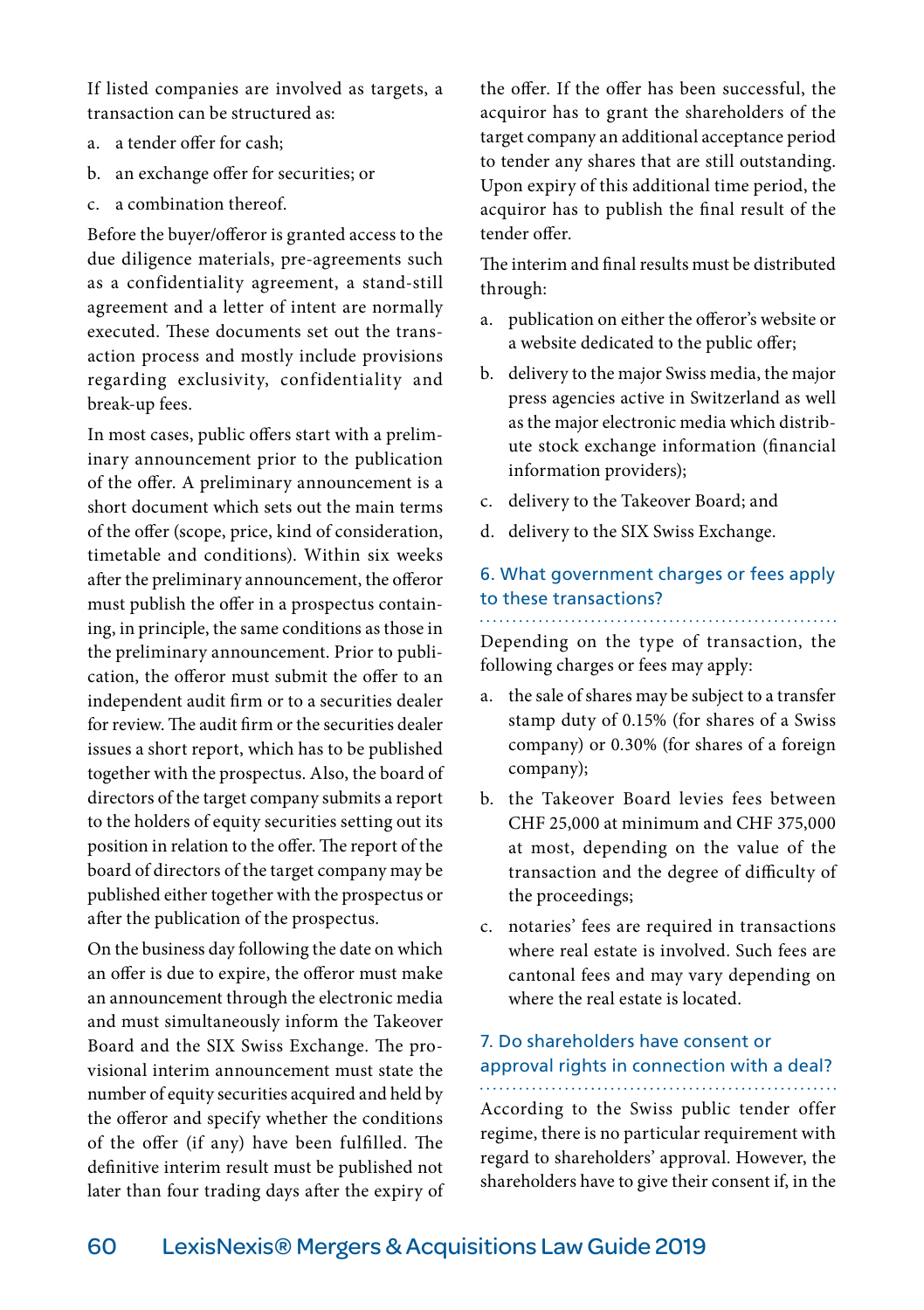

# Dr. Marc Nater **Partner, Wenger Plattner**

Marc Nater is a partner in the Corporate and Commercial business group. He advises national and international clients primarily in the fields of corporate and commercial law, public and private company acquisitions and mergers (M&A), private equity, capital

market law and financing. He is an authorized issuers representative at the SIX Swiss Exchange.

Marc Nater advises athletes, sports associations and clubs, with a special focus on sponsorship agreements, transfer agreements and disputes.

Marc Nater speaks regularly at national and international conferences.

Professional qualifications. Lic.iur., University of Zurich, Switzerland, 1992; admitted to the Bar in Switzerland, 1995; LLM, University of Virginia, School of Law, USA; Dr.iur., University of Zurich, 2000.

Areas of practice. Corporate and commercial; banking and finance. Languages. German, English, French.

Professional associations/memberships. Zurich Bar Association (ZAV, member of the board/currently President); Board of Directors and Managing Director of various companies.

course of a public takeover, the share capital of the company has to be increased in order to issue the shares offered as consideration.

If the articles of association of the target company contain any anti-takeover measures (such as transfer restrictions on registered shares), the offeror will normally make its offer conditional on the cancellation of such provisions by the shareholders' meeting (see question 10).

Also, the offeror can make the offer conditional on getting a minimum acceptance, e.g. for at least 50% of the shares, or may seek irrevocable tender commitments from or conclude direct agreements with significant shareholders (see also question 10).

Moreover, shareholders holding directly or indirectly 3% or more of the voting rights in the target, whether exercisable or not:

- a. can obtain legal standing in takeover proceedings by applying to the Takeover Board within five trading days after the earlier of: (i) the publication of the prospectus, or (ii) if the first order by the Takeover Board on the offer is published before the prospectus (e.g. orders relating to the preliminary announcement), after publication of that order; and
- b. can, if they have not applied to obtain legal standing and have yet to participate in the proceedings, file an appeal with the Takeover Board against the first order issued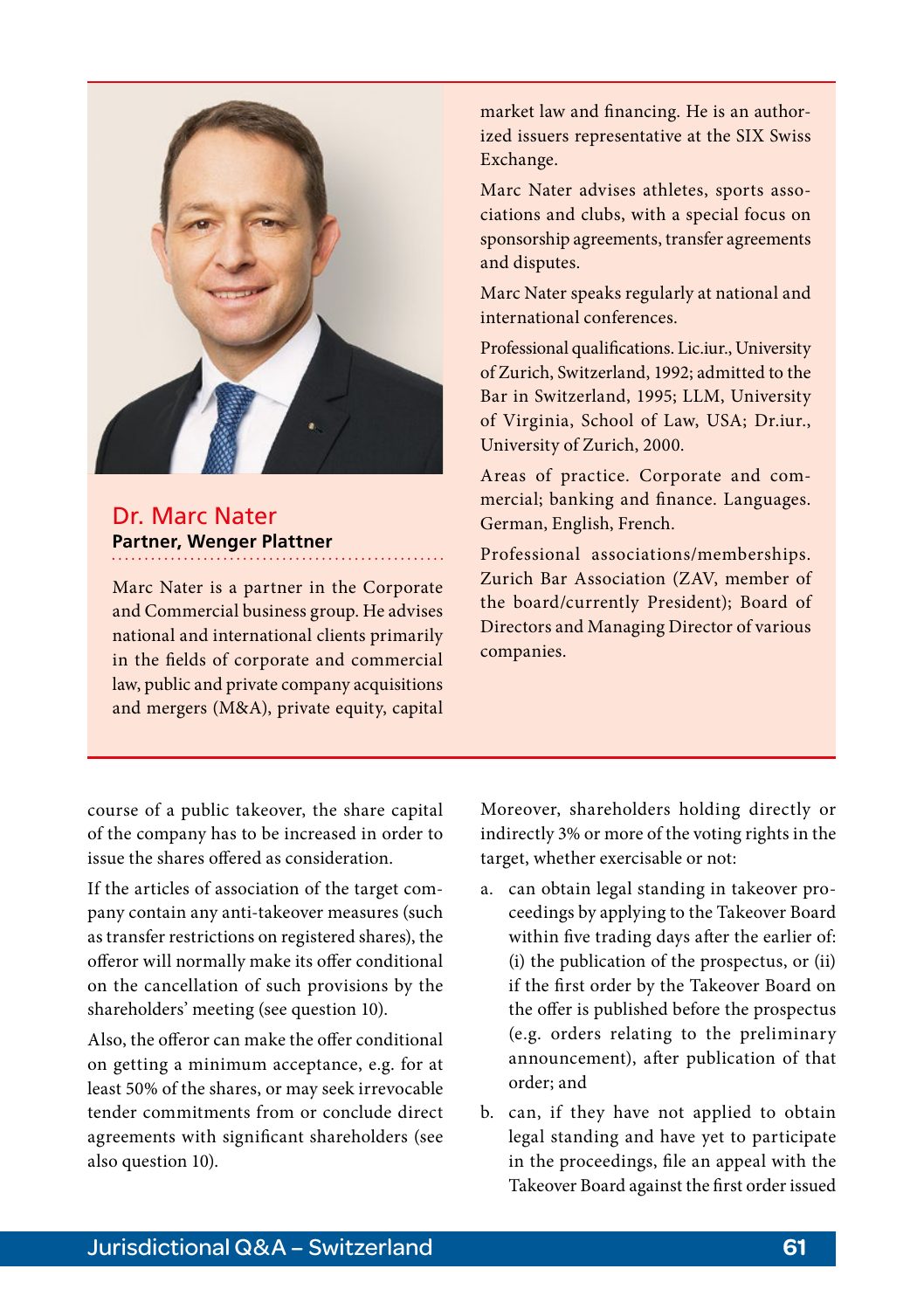

Dr. Martina Braun **Senior Associate, Wenger Plattner**

Martina Braun is a senior associate and a member of the IP and IT and of the Corporate and Commercial teams. One of her key areas of expertise is advising on all aspects of contract law. Further she advises and

represents clients on all aspects of intellectual property law and information technology, with a particular focus on data protection. She also deals with health law matters.

Martina Braun completed her doctoral thesis on copyright law and worked at the Centre for Business Law at the University of Lausanne.

Professional qualifications. Lic.iur., University of Lausanne, Switzerland, 2005; Dr.iur., University of Lausanne, 2010; admitted to the Bar in Switzerland, 2011.

Areas of practice. Contract law; Intellectual property (IP) and technology law (ICT); data protection; life sciences and health law. Languages. German, French, English.

Professional associations/memberships. Zurich Bar Association (ZAV); Swiss Bar Association (SBA); Institute for the Protection of Industrial Property (INGRES); Center of Commercial Law (CEDIDAC); Data Protection Forum Switzerland.

by the Takeover Board on the offer within five trading days after publication of such order, if published before or together with the prospectus.

# 8. Do directors and controlling shareholders owe a duty to the stakeholders in connection with a deal?

Controlling shareholders do not owe any duties to minority shareholders.

Directors owe a duty of care and loyalty towards the company. Further, they have to act in the best interests of the company and to abstain from any action that could harm those interests. However, anyone who directly or indirectly acquires equity securities representing more than one-third of the company's voting rights in a listed Swiss target company is obliged to make a mandatory takeover offer to the remaining shareholders for all listed equity securities of the company. Companies may, by resolution of the shareholders' meeting:

- a. waive the duty to make a mandatory takeover offer (opting-out); or
- b. raise the threshold from one-third to 49% (opting-up).

The FINMA's predecessor, the Federal Banking Commission, had ruled that shareholders could not resolve on an opting-up or opting-out provision that applied only for a limited period of time and for a specific shareholder. The Takeover Board extended the scope of this rule to a general opting-out adopted by the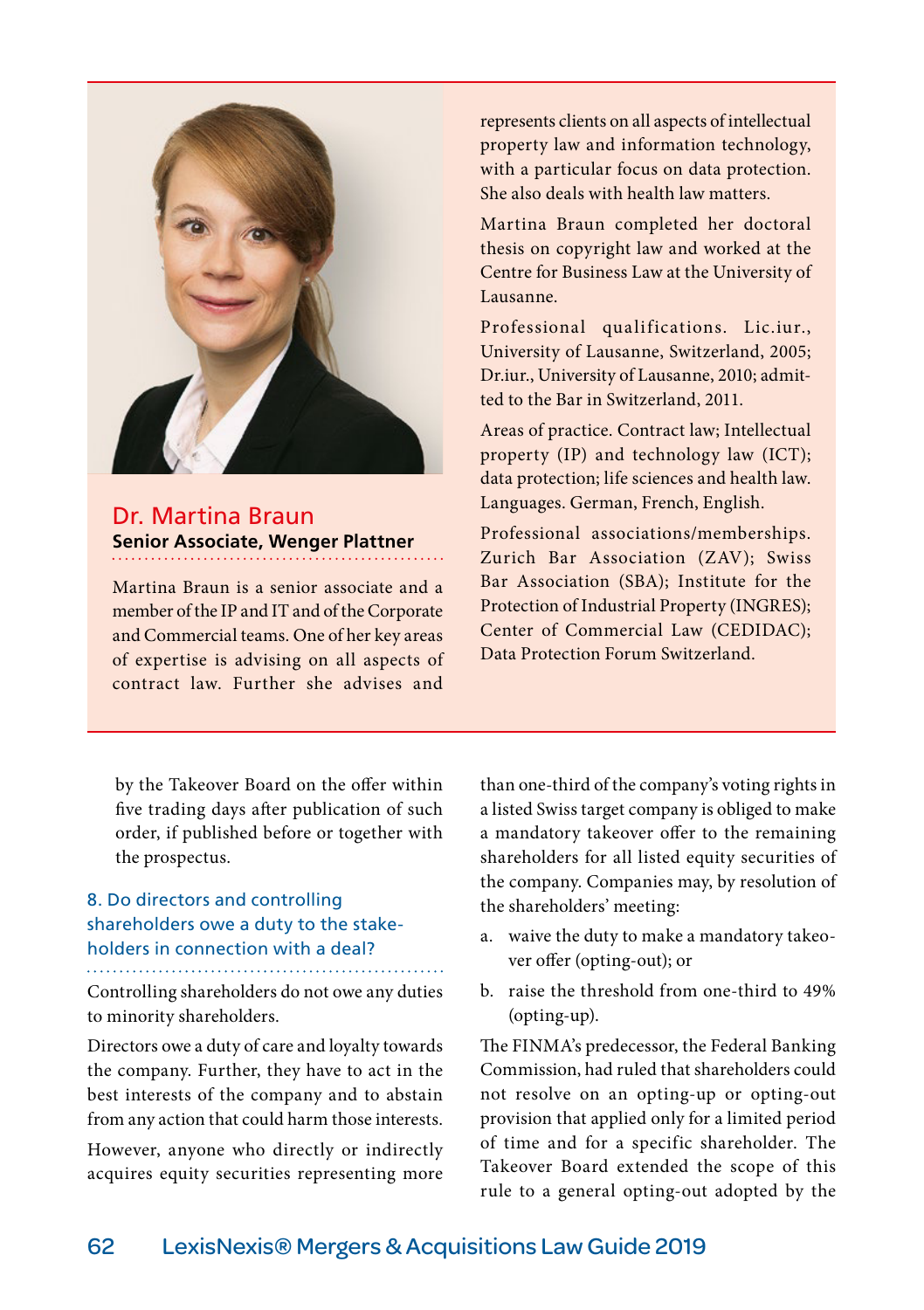shareholders' meeting, if the resolution has actually or implicitly been taken in view of a specific transaction or in favour of a specific shareholder. However, the Takeover Board successively adapted this practice and held instead in a decision in 2012 that it would not challenge opting-out decisions if (i) the shareholders' meeting has been informed transparently and votes with full knowledge of the facts for the implementation of an opting-out provision, and (ii) a majority-of-the minority vote consented to it. If this is the case, no disadvantage of the minority shareholders can be assumed.

Moreover, the Takeover Board can grant exemptions from the duty to make a mandatory takeover offer if specific circumstances apply.

## 9. In what circumstances are break-up fees payable by the target company?

In the case of private acquisitions, break-up fees payable by the target company may be contractually agreed on within the legal limits. However, it is not yet very common in Switzerland. In general, break-up fees, if any, are to be paid by the seller.

Pursuant to the practice of the Takeover Board, the amount of break-up fees payable by the target company in a public merger must be proportional and constitute a compensation for incurred costs and expenses. However, it is uncertain – and has yet to be decided by a court – whether break-up fees of a purely punitive nature are allowed.

It may be noted that in applying the principle of culpa in contrahendo, a seller and/or buyer might be considered to have breached their pre-contractual duties and might be obliged to pay damages. As the target company is not a party to the transaction, this principle, however, will in general not apply to it.

#### 10. Can conditions be attached to an offer in connection with a deal?

In the case of private acquisitions, the bidder is free to submit a conditional offer. For example, offers will typically be subject to a successful due diligence exercise.

As regards public acquisitions, a distinction has to be made whether the public takeover bid is voluntary or not. If it is voluntary, the offer may be subject to clearly defined objective conditions, provided that the bidder has a justified interest to do so and that the outcome and the occurrence of the condition may not be substantially influenced by the bidder. If the bidder has to contribute to the fulfilment of the condition, the bidder has to take all reasonable measures to ensure the occurrence of the condition. When the offer period closes, the bidder must clearly state whether the conditions have been satisfied. The bidder can reserve the right to waive certain conditions.

In contrast, mandatory bids must in principle be unconditional, except in the event of important reasons, such as obtaining regulatory approvals, absence of injunctions preventing completion, and recognition of the bidder as a shareholder with voting rights.

#### 11. How is financing dealt with in the transaction document? Are there regulations that require a minimum level of financing?

In private mergers and acquisitions, the seller will typically ask for proof of financing and for representations and warranties of the buyer pursuant to which the buyer is in possession of the necessary funds to consummate the planned transaction. However, there are no mandatory requirements regarding the level of financing or debt-equity ratio.

In contrast, funding must be in place before a public offer is announced. Prior to its publication, the offer must be submitted to an independent audit firm (see question 5), which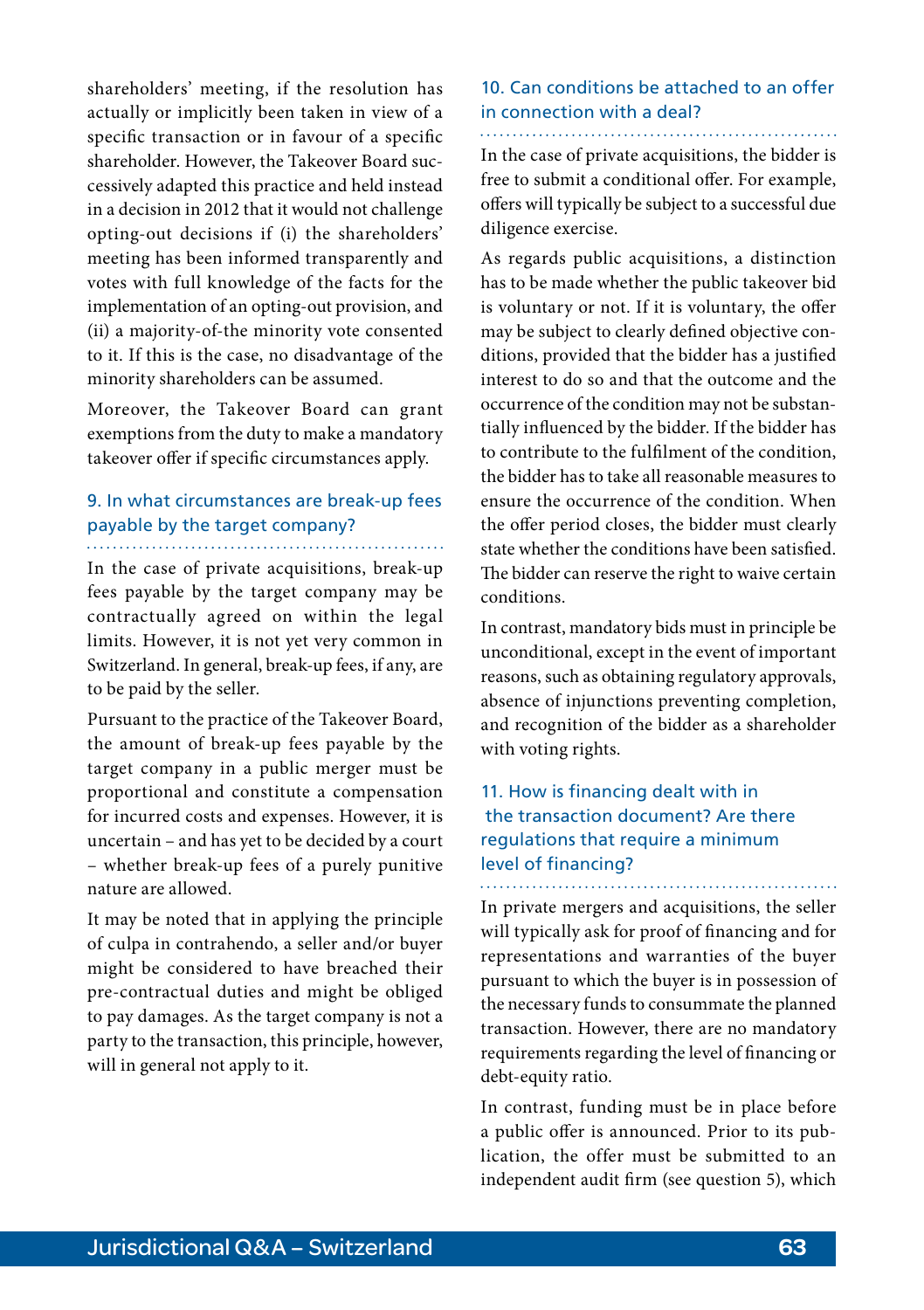examines whether the offer is in compliance with the legal requirements. In particular, the audit firm reviews the financing of the offer and the availability of the financing. The offer is to be published in the prospectus (see question 5) containing, inter alia, all essential information regarding the financing of the offer (i.e. details of the sources of financing) and a confirmation of the audit firm that the bidder has taken adequate measures to ensure that the necessary financial means will be available on the closing date. Commitment letters from the supporting banks are generally sufficient as basis for the issuance of the funding confirmation.

### 12. Can minority shareholders be squeezed out? If so, what procedures must be observed?

Pursuant to Swiss law, minority shareholders of a company domiciled in Switzerland may be squeezed out in two different ways:

- a. articles 8(2) and 18(5) of the MA provide that in the case of a statutory merger of two or more companies, a minority shareholder may be squeezed out by decision of the shareholders of the transferring company if they hold at least 90% of the voting rights;
- b. pursuant to article 137 of the FMIA, a bidder in a public offer who holds more than 98% of the voting rights of the target company on expiry of the offer period may, within three months, request the court to cancel the outstanding equity securities by initiating an action against the company. The remaining shareholders may participate in these proceedings. The target company must re-issue such equity securities and allot them to the bidder either against payment of the offer price or against fulfilment of the exchange offer in favour of the holders of the equity securities which have been cancelled.

#### 13. What is the waiting or notification period that must be observed before completing a business combination?

Pursuant to article 9 of the Cartel Act, planned concentrations of undertakings must be notified to the Competition Commission before their implementation if the conditions as set out under question 4 are fulfilled.

Within one month upon receiving notification of a planned concentration of undertakings, the Competition Commission decides if there are grounds for conducting an investigation and, if applicable, notifies the undertakings concerned of the opening of an investigation. If no such notice is issued within that time period, the concentration may be implemented without reservation. The undertakings concerned must refrain from implementing the concentration during this one-month examination period, unless authorised by the Competition Commission to do so.

If the Competition Commission decides to conduct an investigation, the investigation should be completed within four months, unless the Competition Commission is prevented from doing so for reasons attributable to the undertakings concerned. Consequently, the entire procedure should not take more than five months from the date of notification. Upon completion of the investigation, the Competition Commission decides (in an appealable order) whether the concentration may be implemented (with or without conditions) or not.

In addition to the notification and waiting periods regarding concentrations, each legal entity involved in a statutory merger pursuant to the MA shall, during a 30-day period prior to the merger resolution, make available the following documents of all legal entities involved in the merger for inspection by the shareholders:

- a. merger agreement;
- b. merger report;
- c. audit report; and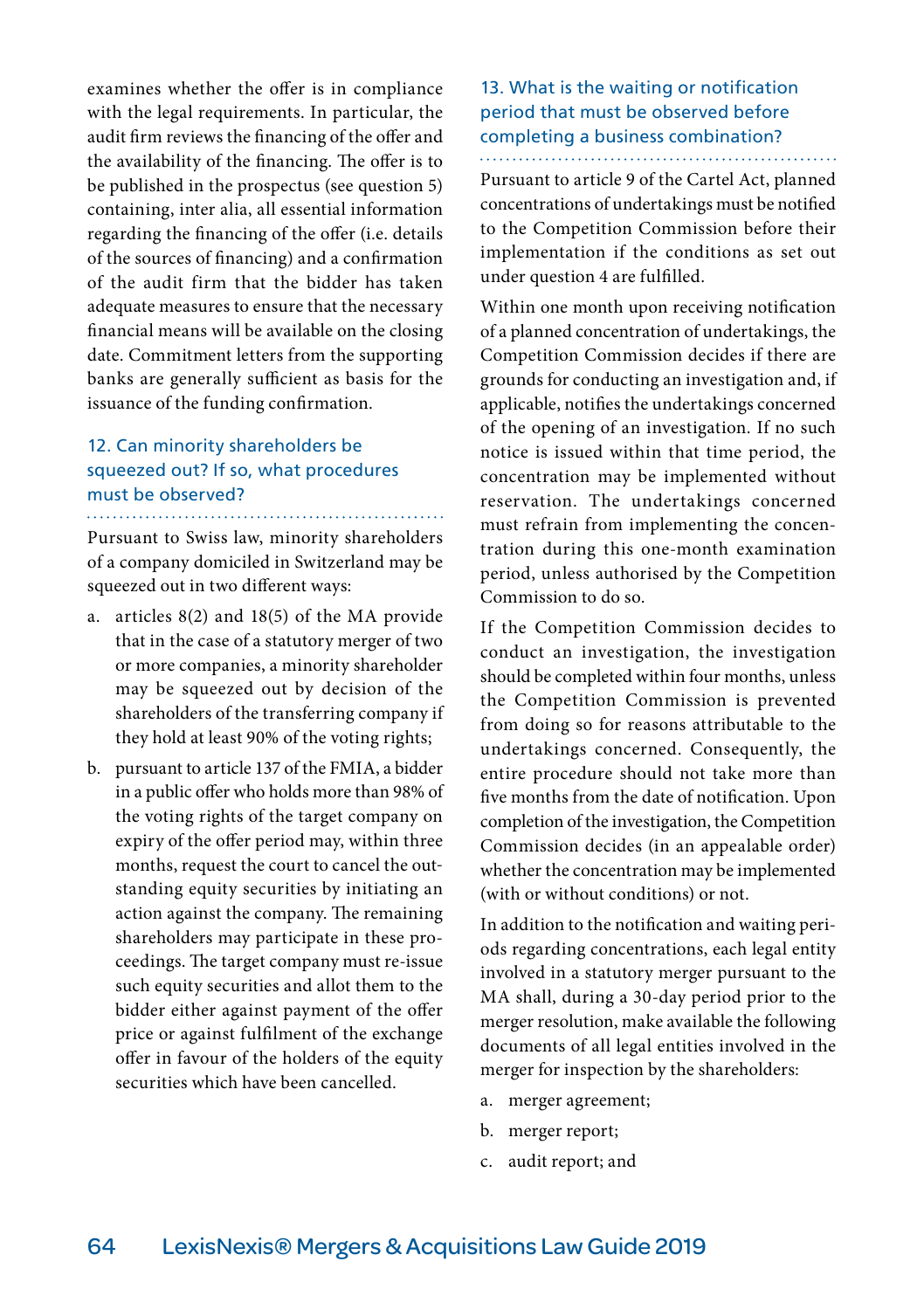

Eva Schott **Senior Associate, Wenger Plattner**

Association (SBA). Eva Schott is a senior associate on the Corporate and Commercial and Life Sciences and Health Law teams. She advises national

and international companies as well as individuals on all aspects of corporate, pharmaceutical and real estate law. Eva Schott also deals with litigation matters across all these areas.

In advising on pharmaceutical issues, Eva Schott is also able to draw on her extensive experience serving as Legal Counsel at a major pharmaceutical company based in Basel.

Professional qualifications. MLaw, University of Basel, Switzerland, 2007; admitted to the Bar in Switzerland, 2010.

Areas of practice. Corporate and commercial; life sciences and health law. Languages. German, English, French.

Professional associations/memberships. Zurich Bar Association (ZAV); Swiss Bar

d. annual accounts and annual reports of the three preceding years and, if any, interim balance sheets.

Provided that all shareholders consent to it, small- and medium-sized companies may waive such right of inspection.

## 14. Are there any industry-specific rules that apply to the company being acquired?

Mergers and acquisitions involving banks and insurers are subject to the approval of the FINMA (see also question 4).

As regards banks, any bank incorporated under Swiss law or having a place of business in Switzerland must obtain a licence from the FINMA prior to engaging in business operations. Further, each person or legal entity must notify the FINMA prior to directly or indirectly purchasing or selling a qualified equity interest in a bank incorporated under Swiss law. This duty of notification also applies if qualified equity interests are increased or decreased in such a way that they reach, exceed or fall below the thresholds of 20%, 33% or 50% of the capital or voting rights respectively.

Similarly, taking up business operations as a securities dealer in Switzerland is subject to the prior approval of the FINMA. If a securities trading entity, which is organised pursuant to Swiss law, subsequently becomes controlled by a foreign person, it must obtain the approval of the FINMA. The same applies in the case of a foreign controlled securities dealer if a foreign holder of a substantial participation in such entity changes.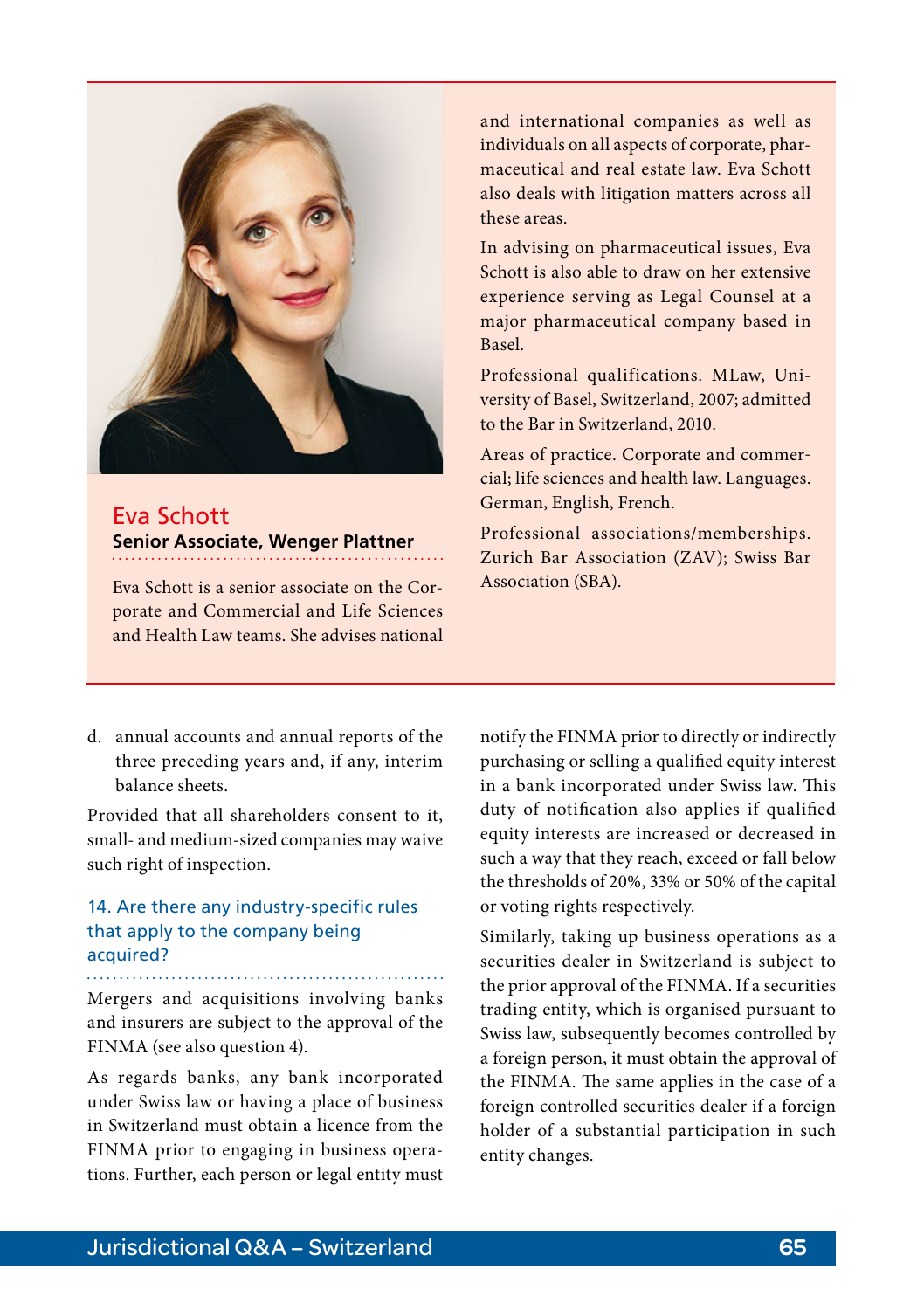Further, insurance companies subject to the supervision of the FINMA must obtain an authorisation from the FINMA prior to commencing business operations. Mergers, de-mergers and conversions of insurance companies must likewise be approved by the FINMA.

Finally, transactions regarding other regulated industries (e.g. telecommunications, pharmaceuticals, radio and television) may be subject to certain restrictions, such as notification duties, regulatory approvals or other specific requirements (see also below).

# 15. Are cross-border transactions subject to certain special legal requirements?

The Lex Koller provides for several mandatory restrictions of the direct or indirect acquisition of property rights and/or rights similar thereto by non-residents or foreign-controlled companies. Any purchaser subject to the Lex Koller must obtain an authorisation from the competent local authorities. Otherwise, the property acquisition at hand remains non-effective. However, the Lex Koller does not apply to commercial real estate, such as business premises or plant locations.

Further, the purchase by foreign persons of shares in Swiss companies, which are active in regulated areas such as banking, insurance, transport, national defence, telecommunications, radio and television, is subject to certain restrictions.

Finally, as in many other countries, Switzerland has put in place and/or participates in international sanctions and embargos against certain countries and/or particular goods.

### 16. How will the labour regulations in your jurisdiction affect the new employment relationships?

If the employer transfers a business or a part thereof to a third party by way of a private asset deal, or by way of a statutory merger under the MA, the employment relationship and all ancillary rights and obligations automatically pass to the buyer, unless the employee refuses such transfer. Where the employee refuses the transfer, the employment relationship ends on expiry of the statutory notice period. Until then, the acquirer and the employee are obliged to perform the contract.

The former employer and the acquirer in a private asset deal are jointly and severally liable for any claims of an employee which fell due prior to the transfer or which fall due between that juncture and the date on which the employment relationship could normally be terminated or is terminated following refusal of the transfer by the employee. The same rules apply in a statutory merger.

Before the transfer of the business or the business unit takes place, the employer must inform the employees' representative body or, where there is none, the employees directly, of the reason for the transfer and the legal, economic and social consequences for the employees. If any measures are expected to affect the employees as a result of such transfer, the employees' representative body must be consulted before the relevant decisions are taken. In a statutory merger, the employees' representatives of both the absorbing and the absorbed entities must be informed or consulted before the respective shareholders' meetings resolve on the merger.

In contrast, in a private share deal and in a public takeover offer, a target's board is not required to inform or consult its employees.

## 17. Have there been any recent proposals for reforms or regulatory changes that will impact M&A activity?

The modernization of the company law is an ongoing revision going back to 2016 which is now subject of the parliamentary debates. Originally, the Federal Council proposed to enhance the flexibility of the provisions on establishing a stock corporation and on capital structures as well as to update the requirements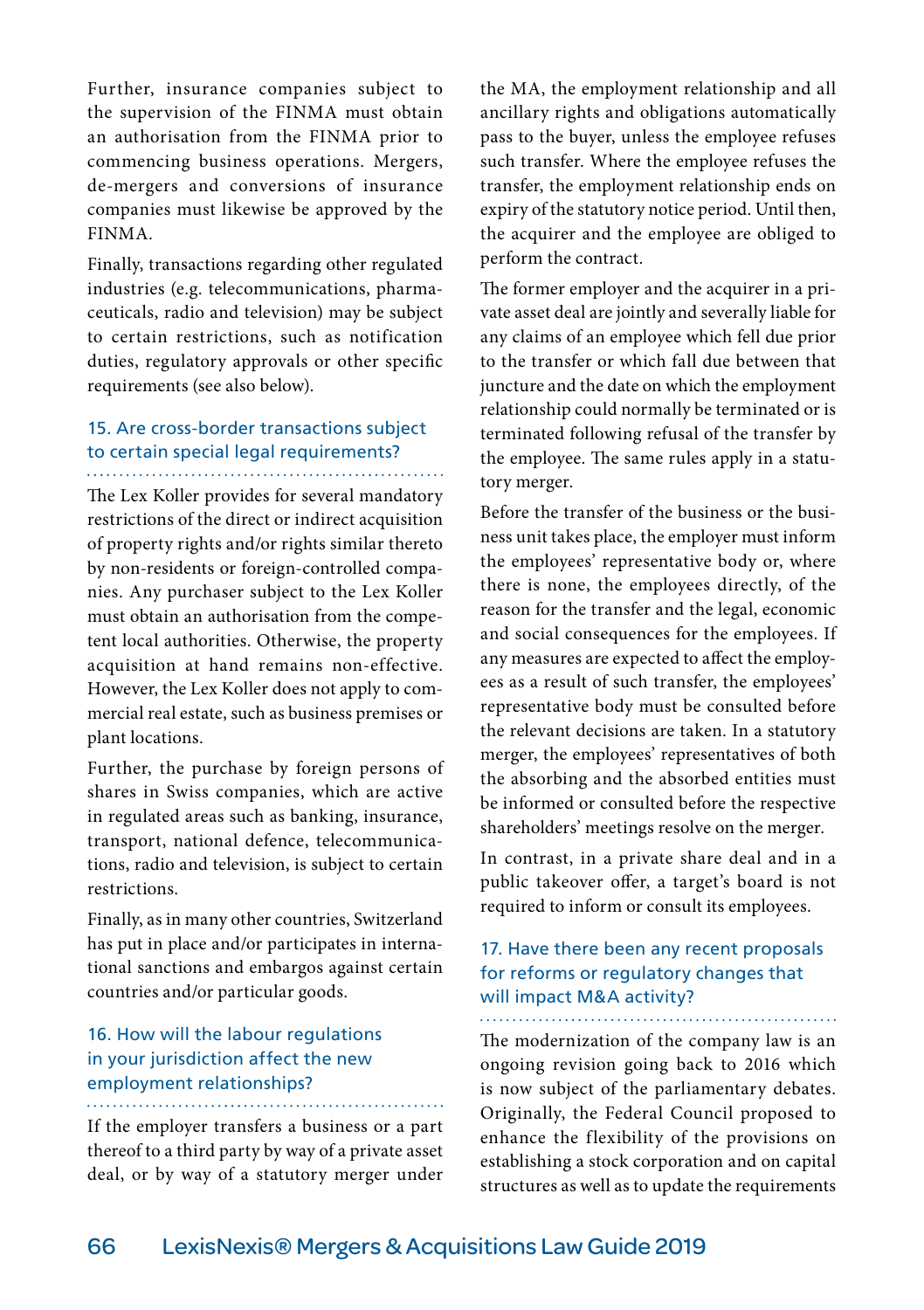regarding annual general meetings of stock corporations. Further, the Federal Council aimed to strengthen shareholder rights and to introduce moderate rules on the remuneration of executives. Also, the financial flows within the commodities sector shall be made more transparent. Finally, by enacting guidelines regarding the representation of both genders in the top management of major listed companies, gender equality shall be promoted.

In June 2018, the Federal Council initiated several amendments to the Anti-Money Laundering Act (AMLA). The revision shall reflect the most important recommendations from the Financial Action Task Force's (FATF) Mutual Evaluation Report on Switzerland and strengthen the integrity of the financial centre. Among others, enhanced due diligence for trusts and founders of legal entities are planned.

On 5 September 2018, the Federal Council announced its intention to improve Switzerland's competitiveness as a fund location. A new category of funds (Limited Qualified

Investment Funds or L-QIF) shall be introduced. These funds will not be subject to approval by the Swiss Financial Market Supervisory Authority (FINMA) under the Collective Investment Schemes Act and shall allow for innovative and cost efficient products.

Finally, the Federal Council resolved on 28 September 2018 that a potential referendum on the Federal Act on Tax Reform and AHV Financing (TRAF; formerly tax proposal 17) may take place on 19 May 2019. If the voters support the TRAF, the new bill is going to enter into force on 1 January 2020. The TRAF aims to maintain the competitiveness of Switzerland as a business location by replacing the existing disputed tax regimes with instruments which are currently accepted as international standards.